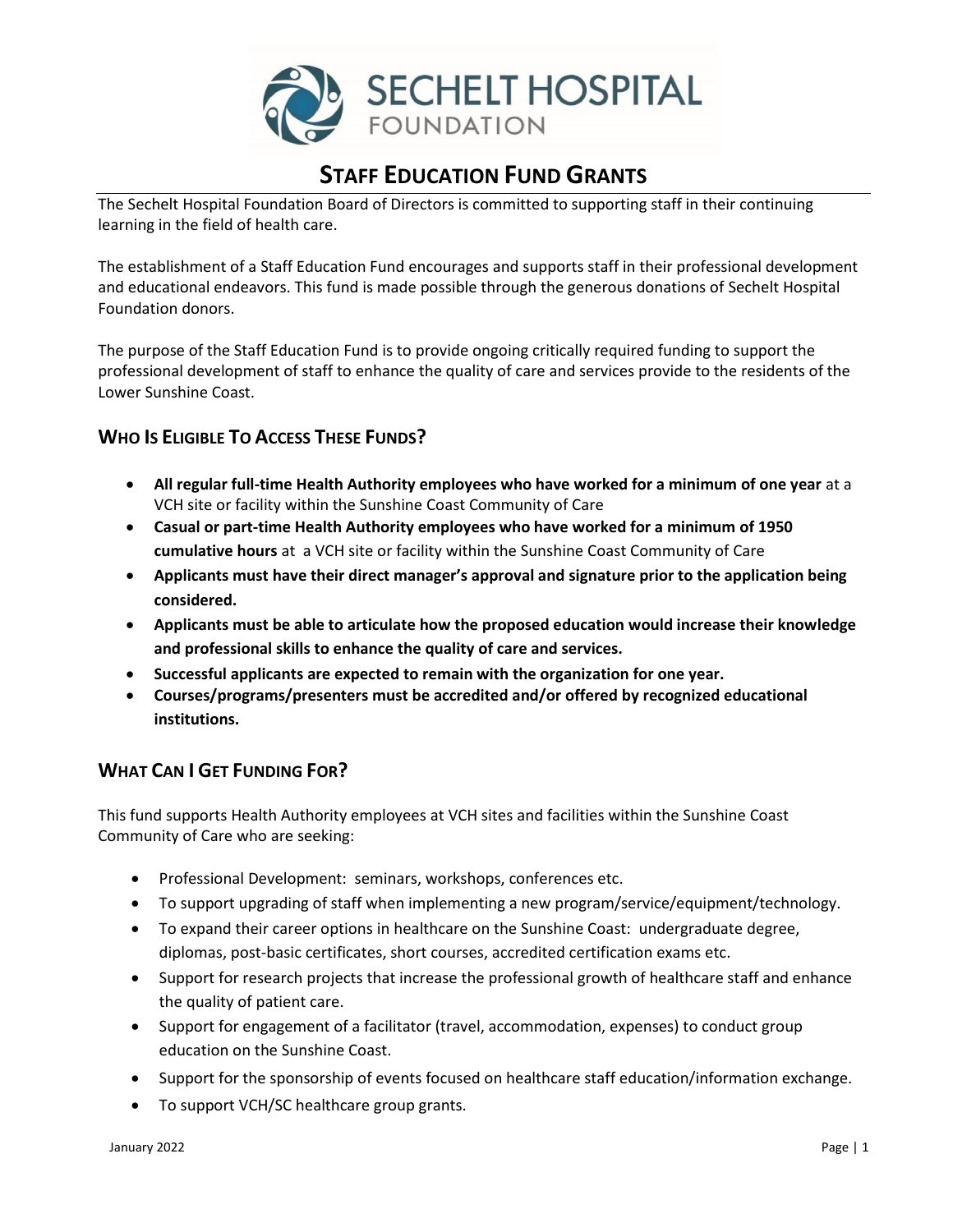## **HOW MUCH MONEY CAN I APPLY FOR?**

- **A maximum of \$1,000 annually to support professional development** such as conferences, seminars, workshops, or diploma programs. The fund will support 75% of the conference or the course registration fee dependent on available funds.
- **A maximum of \$1000 a year can be applied for towards an Undergraduate degree.** The fund will support 75% of the registration fee dependent on available funds to a maximum of \$4,000 per degree.

**Books, travel, accommodation, professional licensing, recertification, examination fees and lost wages are not eligible for funding.** 

## **WHAT ELSE DO I NEED TO KNOW BEFORE APPLYING?**

- Your manager must approve your funding request.
- You are expected to share your learning in one or more of the following ways:
	- a workshop, presentation or in-service for colleagues
	- a written report for distribution to interested colleagues
	- a commitment to coach others in the organization; and
	- a short written report  $(1 2$  paragraphs) to the Sechelt Hospital Foundation Education Fund Committee and Board of Directors
- **If you resign from the organization within one year of receiving funding, you must refund the grant in full.**
- All fee receipts as well as confirmation of successful course completion must be submitted within **one month of completion** of semester, course, workshop, etc.
- You may apply for an upcoming course (starting within three months of your funding application) or within **three months after attending or completing** an education program/event. Funds will not be granted more than **three months retroactively**.
- You are encouraged to apply for support from other funding sources.
- You may receive Provisional Approval of Funding Support, with disbursement of the funds contingent upon successful completion of the course and/ or confirmation of attendance.

**REQUIRED INFORMATION** - Funding requests will not be processed without this documentation.

- **Completed application form with manager's signature.**
- **Copy of course details** should be included with your application.
- **Proof of registration** should be included with your application form or within one month of course start date.
- **Proof of payment** should be included with your application form or within one month of course start date.
- **Proof of program/course completion** documents must be submitted within one month of successful completion of course(s) or event or at the end of each session of a degree program. Once your proof of successful completion is received in the Foundation office, a cheque will be issued. (Prepayment may be considered upon request.)